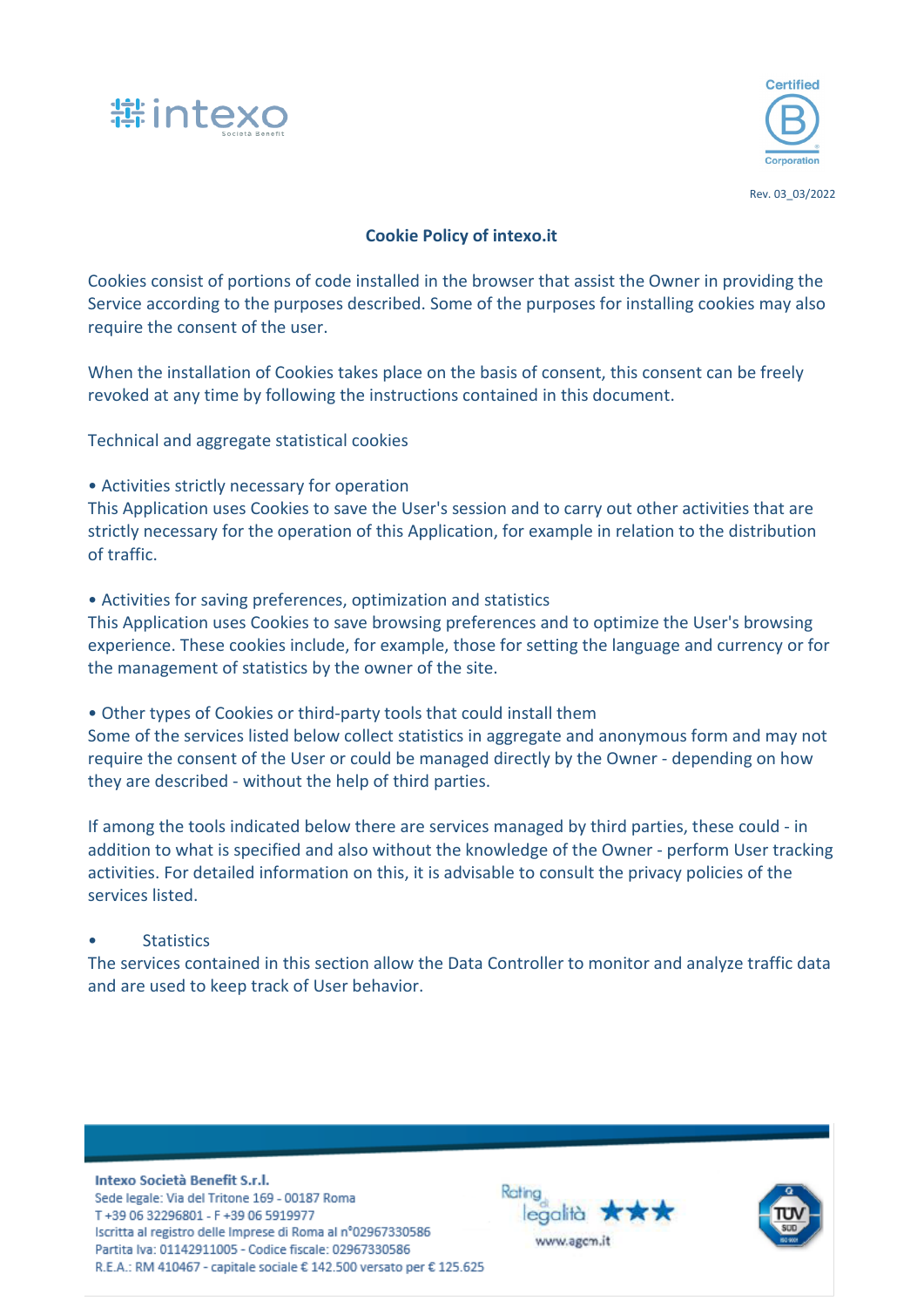



Google Analytics (Google Inc.)

Google Analytics is a web analysis service provided by Google Inc. ("Google"). Google uses the Personal Data collected for the purpose of tracking and examining the use of this Application, compiling reports and sharing them with other services developed by Google. Google may use the Personal Data to contextualize and personalize the advertisements of its own advertising network.

Personal Data processed: Cookies and Usage Data.

Place of processing: Italy - Privacy Policy - Opt Out.

# **How can I express consent to the installation of Cookies?**

In addition to what is indicated in this document, the User can manage preferences relating to Cookies directly within their browser and prevent - for example - third parties from installing them. Through the browser preferences it is also possible to delete the Cookies installed in the past, including the Cookie in which the consent to the installation of Cookies by this site is eventually saved. The User can find information on how to manage Cookies with some of the most popular browsers, for example at the following addresses: Google Chrome, Mozilla Firefox, Apple Safari and Microsoft Internet Explorer.

With reference to Cookies installed by third parties, the User can also manage their settings and withdraw consent by visiting the relative opt out link (if available), using the tools described in the third party's privacy policy or by contacting the third party directly.

Notwithstanding the foregoing, Users are informed of the possibility of using the information provided by YourOnlineChoices (EU), Network Advertising Initiative (USA) and Digital Advertising Alliance (USA), DAAC (Canada), DDAI (Japan) or other similar services. With these services it is possible to manage the tracking preferences of most advertising tools. The Data Controller therefore advises Users to use these resources in addition to the information provided in this document.

## **Data Controller**

Intexo SB S.r.l.

Owner contact email: intexo@intexo.it

Since the installation of third-party Cookies and other tracking systems through the services used within this Application cannot be technically controlled by the Owner, any specific reference to

Intexo Società Benefit S.r.l. Sede legale: Via del Tritone 169 - 00187 Roma T+39 06 32296801 - F+39 06 5919977 Iscritta al registro delle Imprese di Roma al nº02967330586 Partita Iva: 01142911005 - Codice fiscale: 02967330586 R.E.A.: RM 410467 - capitale sociale € 142.500 versato per € 125.625



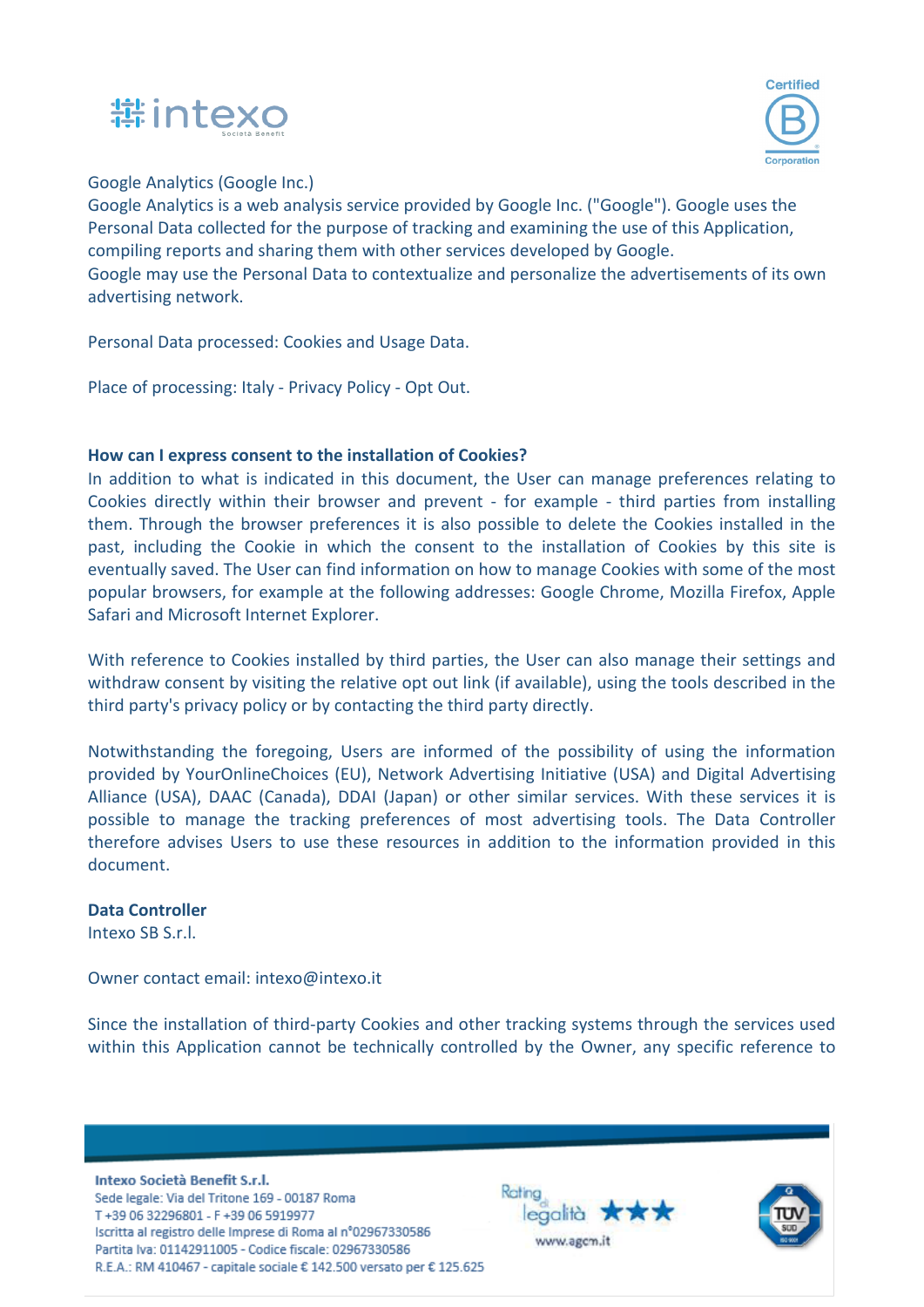



 Cookies and tracking systems installed by third parties is to be considered indicative. To obtain complete information, the User is invited to consult the privacy policy of any third party services listed in this document.

Given the objective complexity surrounding the identification of technologies based on Cookies, Users are encouraged to contact the Owner should they wish to receive any further information on the use of Cookies by this Application.

## **Definitions and legal references**

### *Personal Data (or Data)*

Any information that, directly or indirectly, also in connection with any other information, including a personal identification number, makes a natural person identified or identifiable constitutes personal data.

#### *Usage Data*

This is information collected automatically through this Application (including from third-party applications integrated into this Application), including: IP addresses or domain names of the computers used by the User who connects with this Application, addresses in URI notation ( Uniform Resource Identifier), the time of the request, the method used to forward the request to the server, the size of the file obtained in response, the numerical code indicating the status of the response from the server (successful, error, etc.) country of origin, the characteristics of the browser and operating system used by the visitor, the various temporal connotations of the visit (for example the time spent on each page) and the details of the itinerary followed within the Application, with particular reference the sequence of the pages consulted, the parameters relating to the operating system and the IT environment of the User.

#### *User*

The individual using this Application who, unless otherwise specified, coincides with the Data Subject.

#### *Interested*

The natural person to whom the Personal Data refers.

#### *Data Processor (or Manager)*

The natural person, legal person, public administration and any other body that processes personal data on behalf of the Data Controller, as set out in this privacy policy.

*Data Controller (or Owner)*

Intexo Società Benefit S.r.l.

Sede legale: Via del Tritone 169 - 00187 Roma T+39 06 32296801 - F+39 06 5919977 Iscritta al registro delle Imprese di Roma al nº02967330586 Partita Iva: 01142911005 - Codice fiscale: 02967330586 R.E.A.: RM 410467 - capitale sociale € 142.500 versato per € 125.625